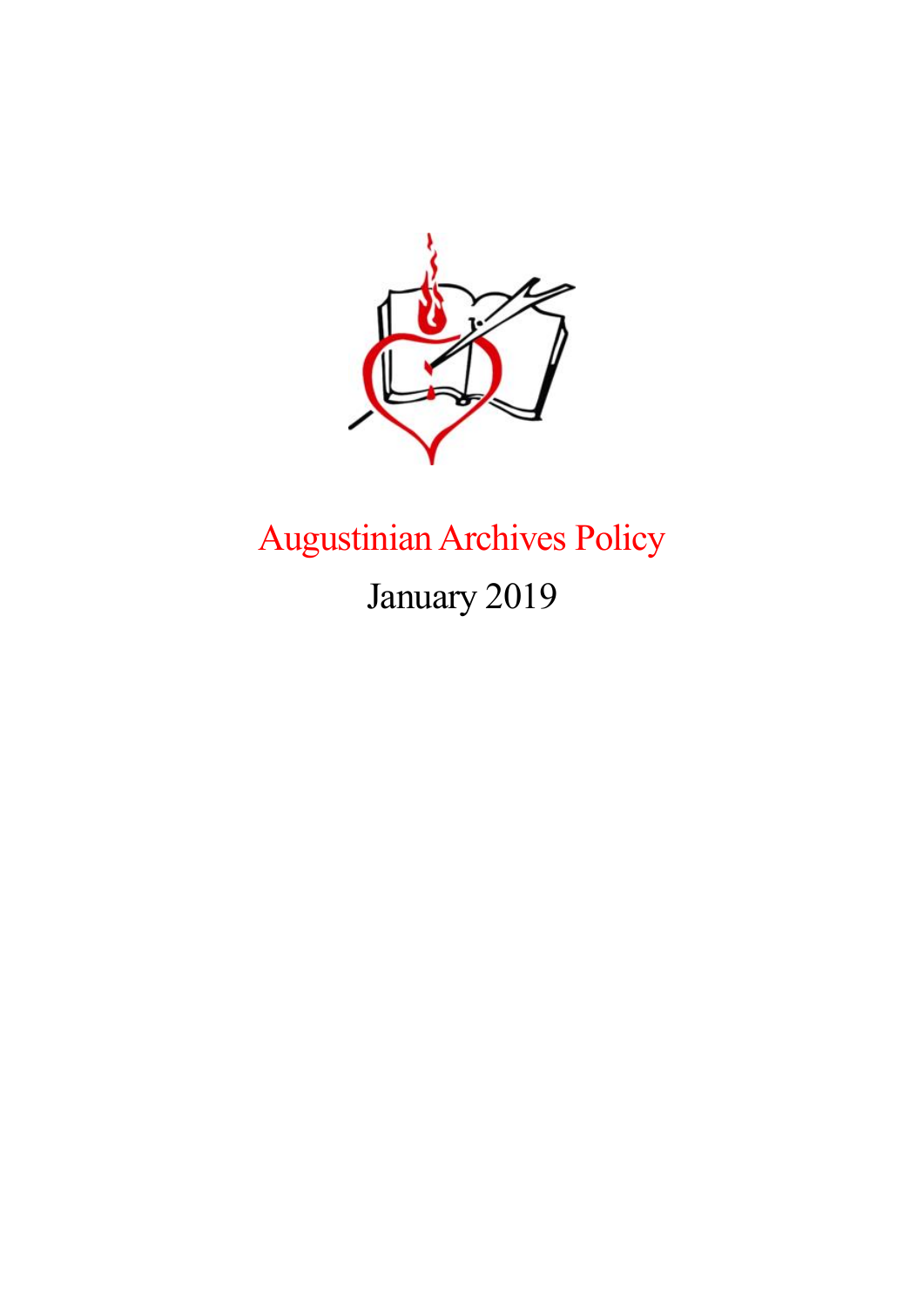

# Augustinian Archives Policy

#### **Mission Statement:**

The Augustinian Archives are the memories of the order. The Augustinians strive to preserve and make available to users, archives of enduring value generated by the Province. They are committed to preserving their story which reflects many aspects of social, political and economic history in Ireland. The Augustinians value and support historical research, and to this end will co-operate fully with bona fide researchers who seek access to their archives, under the terms of the order's Access Policy.

The Provincial Archivist is elected by an absolute majority of votes among the candidates proposed singly by the Prior Provincial at the Ordinary Provincial Chapter. *(Art 361 Rule and Constitutions Order of St. Augustine)*

The Province may engage a contractor to carry out Archival Services and they will be responsible for the following…

- Appraising and evaluating all records.
- Sorting, processing, cataloguing of archival collections to international standards.
- Promoting awareness and history of the Order.
- Ensuring correct standards for archival packaging are maintained
- Assessing requests for access to the Archive.
- Supervising Researchers and dealing with requests
- Supervising Archival volunteers

#### **Acquisition:**

The Augustinian Provincial Archive receives records through internal transfer and external donation. The Augustinian Archives will collect the following…

- Records of historical value that are created by/or about the Order of St Augustine.
- Records relating to the life and work of the members of the Order of St Augustine.
- Records in all media formats as well as artefacts and objects that are of historical value.
- Records donated externally that are of historical value and are compatible with the OSA collection.

#### **Personal Papers:**

The Augustinian Provincial Archives have a duty of care to everyone on whom they hold records. Some material held in the Archives contains personal data and is therefore subject to Data Protection. Personal papers will be appraised by the Archivist. Anything that is not archival will be returned to the Friar, or if deceased, to his family or disposed of in an appropriate manner. The archival material will then be stored under the Friar's name. Items such as diaries, journals, reports, correspondence may contain references to people who are living and these are therefore subject to Data Protection legislation.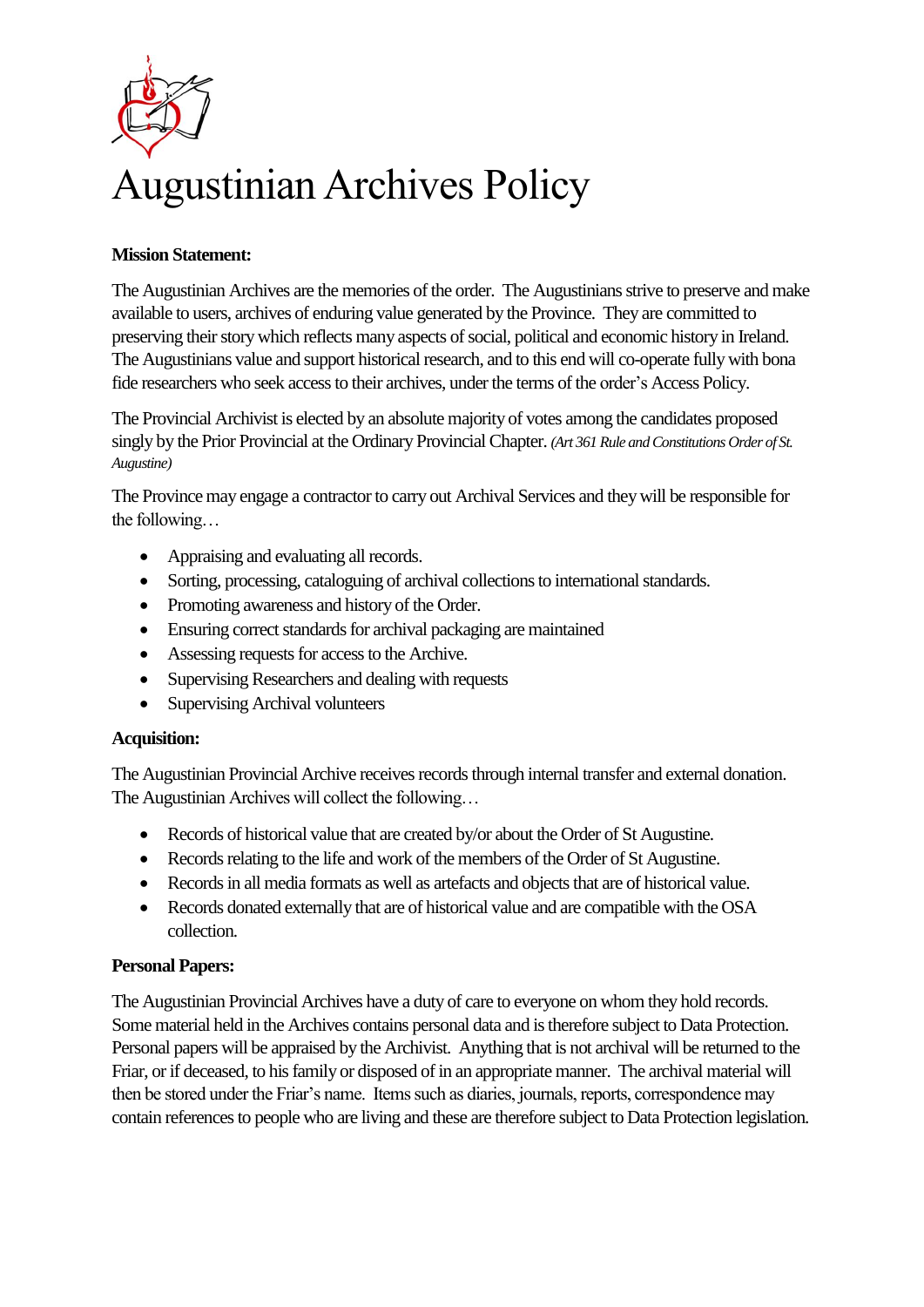

Please note…

- The Data Protection Acts (1988) and (2003) and GDPR (2018) do NOT give third party access to personal data.
- If an individual is still alive, written permission must be sought from them for access to their personal file.
- Access to the papers of a deceased Friar for research purposes is subject to the approval of the Prior Provincial and the Provincial Archivist. The content of the collection will be taken into account for an informed decision to be made.
- A Friar may, if he wishes, place a time limit for access to his personal papers.
- Access to personal data in archives by someone other than the subject, the Prior Provincial or his designated employees will normally be permitted for historical or statistical research provided the subject has set no time limit for access.
- Freedom of Information only applies if the Archive has received state/public funding in some form, such as a Heritage Council grant.
- Copyright lies with the Author/Photographer/Augustinian Order.

# **Arrangement:**

The archives are arranged with respect to the provenance and original order of the material. In cases where no order existed or cannot be reconstructed, the Archivist will impose order. In terms of Description, the archives will be arranged according to International Standards for Archival Description. With regard to preservation the Archives will strive to meet the guidelines set out in Document PD5454, for the storage and exhibition of archival materials.

# **Access:**

The Augustinian Provincial Archive will strive to obtain and process information fairly, keep it safe and secure and be cognisant of any personal material relating to living persons contained within archival records. Appropriate access restrictions will be placed on any such material. (see Personal Papers)

Access to the Archive is by appointment only. The Archive is open to Researchers on Wednesdays from 10.00am to 04.00pm.

#### **Rules for Researchers:**

Archives are fragile and irreplaceable. They should be handled with great care. Please note the following…

- Pencils must always be used.
- Ensure hands are clean.
- Documents/books must not be marked, folded or leaned upon.
- Do not lick or moisten fingers before turning pages.
- Do not disorder or re-arrange loose documents or remove tags or fasteners from files.
- Researchers must not bring into the reading room anything that will damage the archives.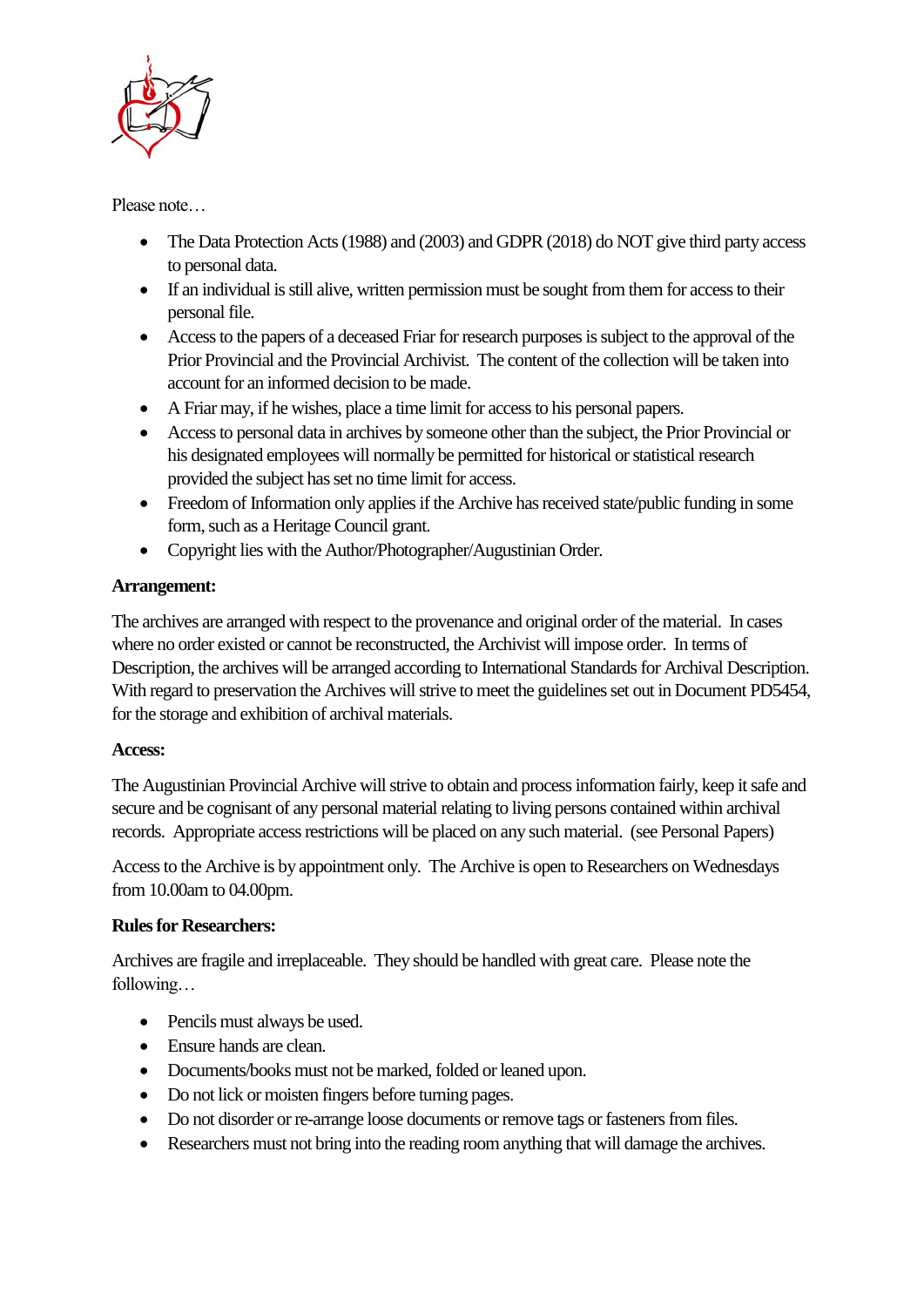

- Use of photocopier/digital cameras/laptops/tablets/mobile phones is at the discretion of the archivist.
- Readers are responsible for the safety of the archives given to them until they are returned.
- Archives are copyright and must not be published without the written consent of the Prior Provincial.

Om Hennelsy 03A

**John Hennebry OSA Prior Provincial**

Appendix

- Appendix 1 Disaster Management Plan:
- Appendix 2 Guidelines for those tasked with examining the surviving material of a Friar.
- Appendix 3 Guidelines for Preservation.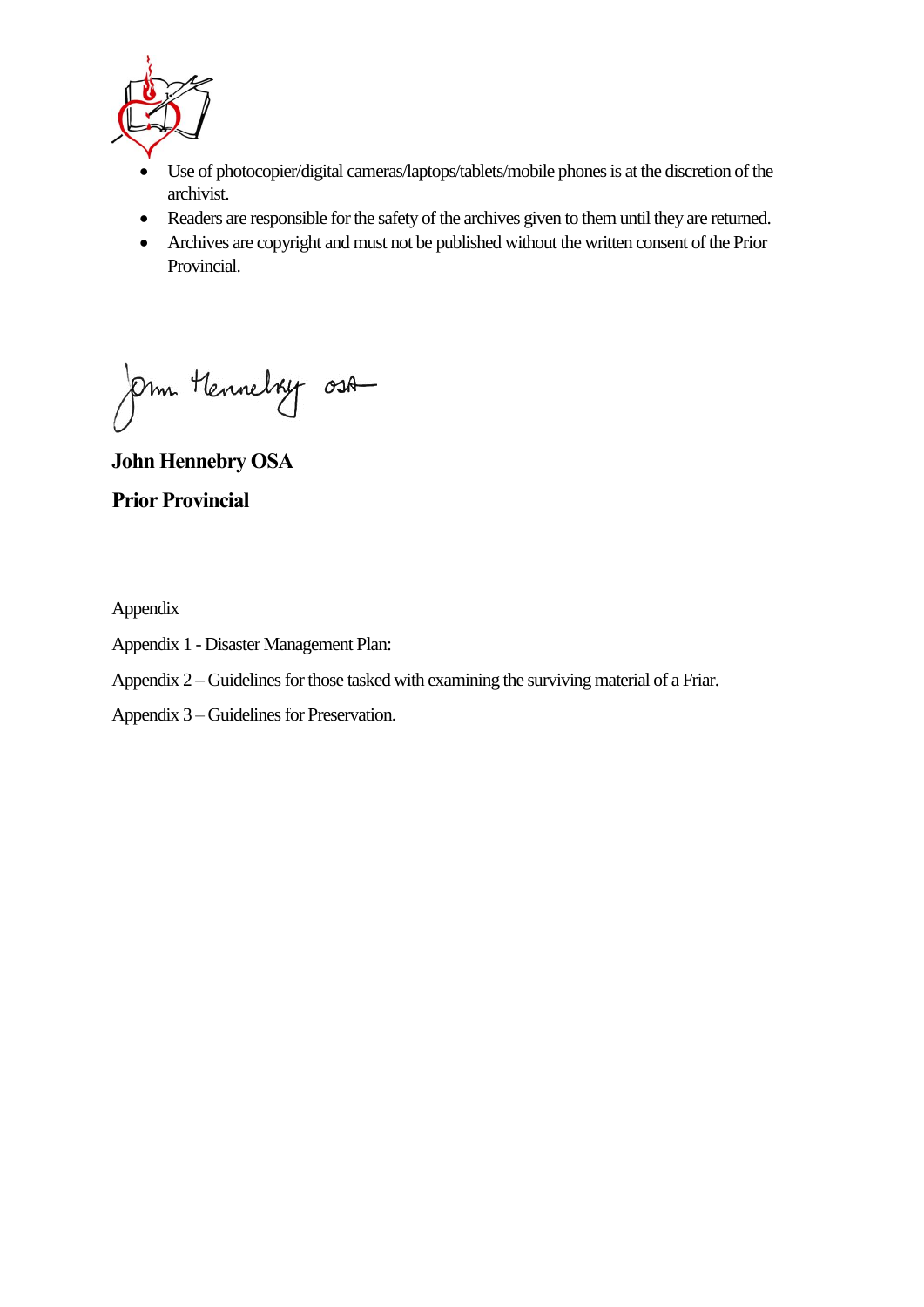

#### **Appendix 1.**

## **Disaster Management Plan:**

This usually involves four phases :

- 1. Prevention
- 2. Preparedness
- 3. Response
- 4. Recovery

The following guide to producing a disaster plan outlines recommended action in all four phases, but prevention is the best protection against disaster, natural or man-made.

#### **Phase 1 : Prevention**

Identify and minimize the risks posed by the building, its equipment and fittings, and the natural hazards of the area.

• Carry out a building inspection and alter factors which constitute a potential hazard.

• Establish routine housekeeping and maintenance measures to withstand disaster in buildings and surrounding areas.

- Install automatic fire detection and extinguishing systems, and water-sensing alarms.
- Take special precautions during unusual periods of increased risk, such as building renovation.
- Make special arrangements to ensure the safety of library or archival material when exhibited.

• Provide security copies of vital records such as collection inventories, and store these off-site. Disaster Planning Page 4 / 8

• Protect computers and data through provision of uninterrupted power supply.

• Have comprehensive insurance for the library or archives, its contents, the cost of salvage operations, and potential replacement, re-binding and restoration of damaged materials.

#### **Phase 2 : Preparedness Getting ready to cope.**

Develop a written preparedness, response and recovery plan.

Keep the plan up-to-date, and test it.

Keep together supplies and equipment required in a disaster and maintain them.

Establish and train an in-house disaster response team. Training in : − disaster response techniques, − identification and marking on floor-plans and enclosures of irreplaceable and important material for priority salvage.

Prepare and keep an up-to-date set of documentation including : −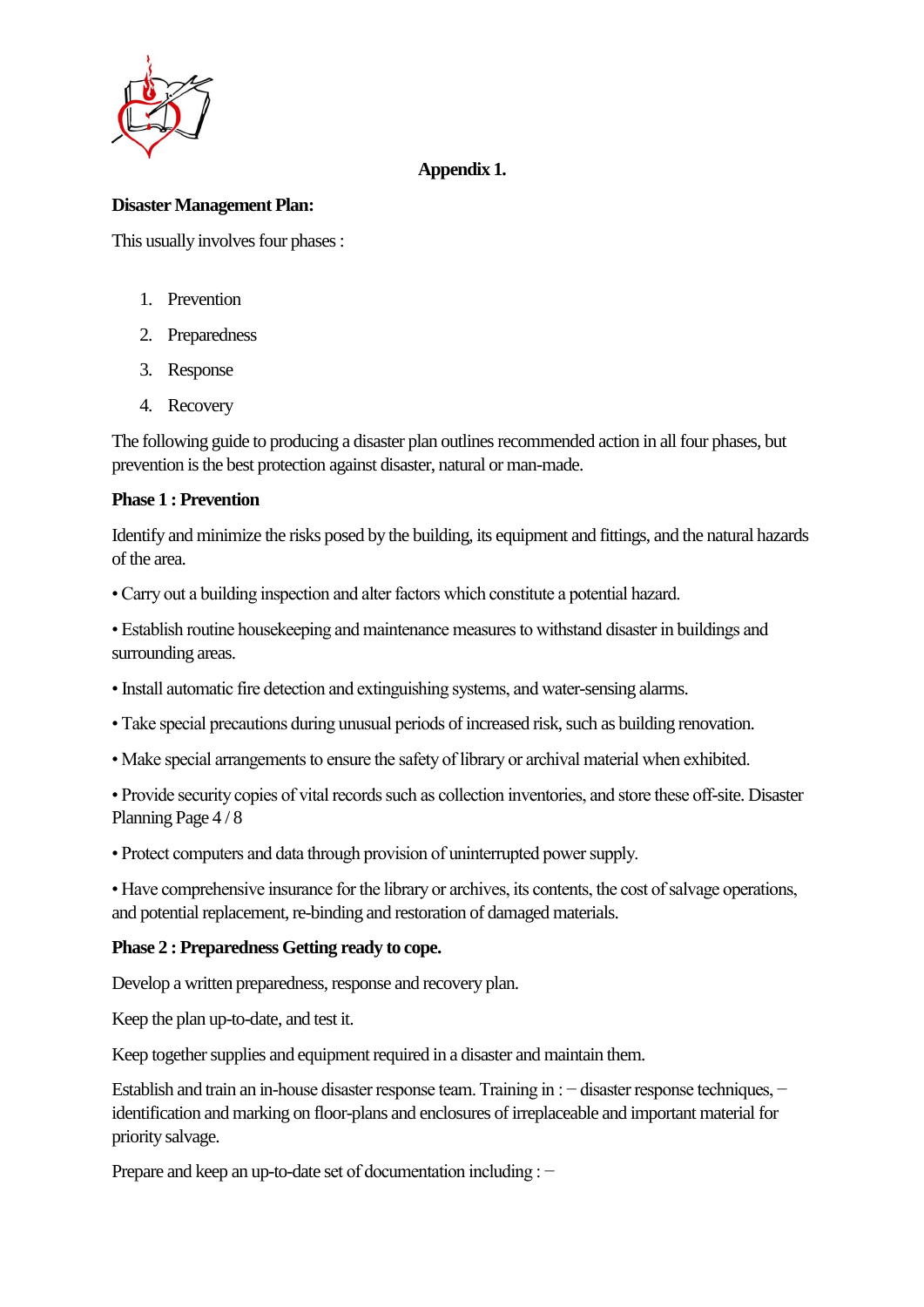

Building floor-plans, with locations of cut-off switches and valves. –

Inventory of holdings, with priorities for salvage marked on floor-plans. –

List of names, addresses, and home telephone numbers of personnel with emergency responsibilities. –

List of names, addresses, and home telephone numbers of the in-house disaster response team. –

List of names, addresses and home telephone numbers of trained conservators with experience in salvaging water-damaged materials, resource organisations, and other facilities able to offer support in the event of a disaster. –

List of disaster control services, in-house supplies and equipment, and in any central store, including locations and names of contacts with home telephone numbers. –

List of suppliers of services and sources of additional equipment and supplies, including names of contacts and home telephone numbers. –

Arrangements made to access freezing facilities. –

Arrangements for funding emergency needs. –

Copies of insurance policies. –

Salvage procedures.

Distribute the plan and documentation to appropriate locations on- and off-site.

Institute procedures to notify appropriate people of the disaster and assemble them rapidly.

#### **Phase 3 : Response When disaster strikes.**

• Follow established emergency procedures for raising the alarm, evacuating personnel and making the disaster site safe

• Contact the leader of the disaster response team to direct and brief the trained salvage personnel

• When permission is given to re-enter the site, make a preliminary assessment of the extent of the damage, and the equipment, supplies and services required.

• Stabilize the environment to prevent the growth of mould.

#### **Phase 4 : Recovery Getting back to normal**.

• Establish a programme to restore both the disaster site and the damaged materials to a stable and usable condition.

• Determine priorities for restoration work and seek the advice of a conservator as to the best methods and options, and obtain cost estimates.

• Develop a phased conservation programme where large quantities of material are involved.

• Discard items not worth retaining, and replace or re-bind items not justifying special conservation treatment.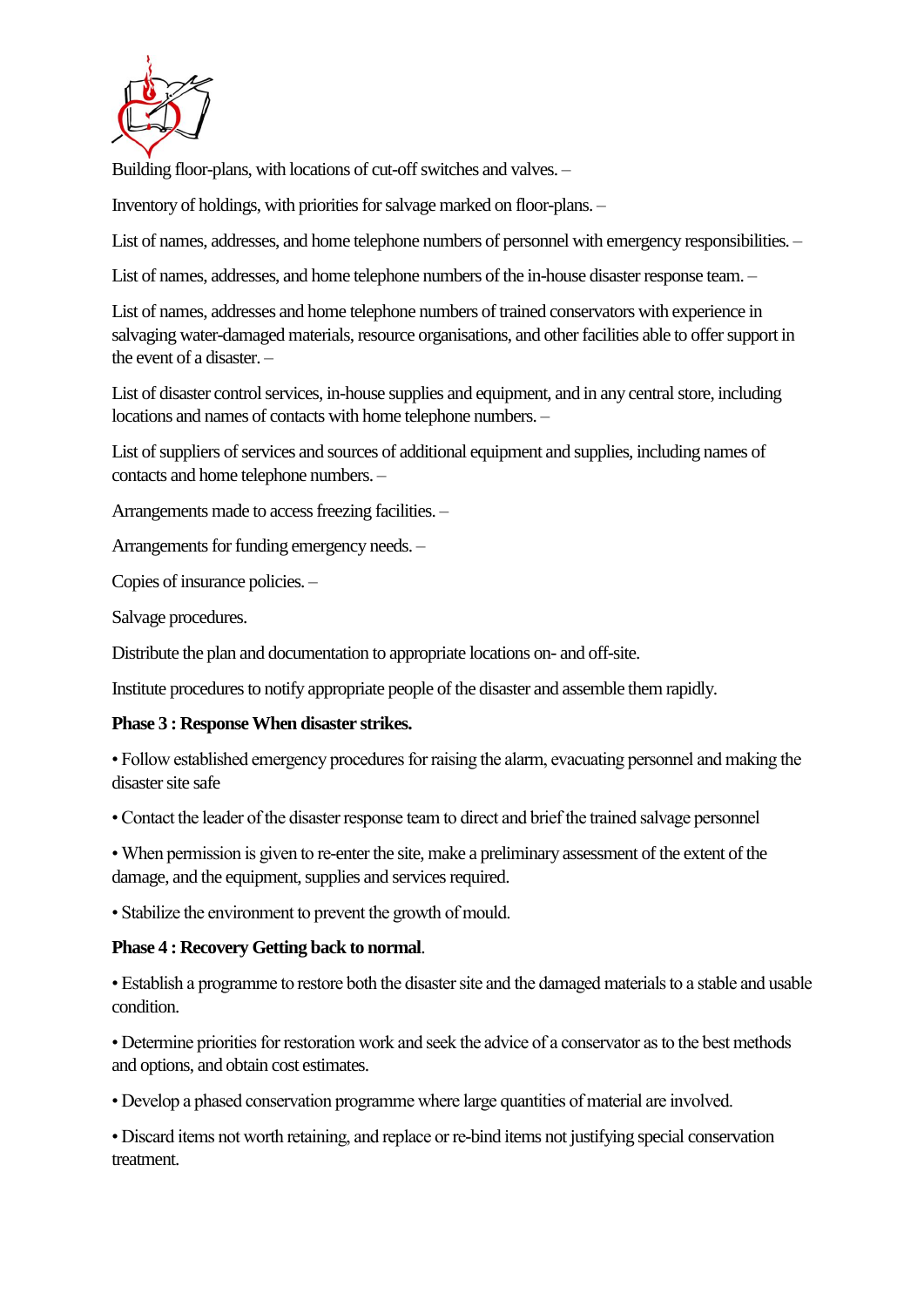

• Contact insurers.

- Clean and rehabilitate the disaster site.
- Replace treated material in the refurbished site.

• Analyse the disaster and improve the plan in the light of experience. – Be prepared for any type of disaster. Contact and consult other libraries or archives and library or archives associations to share information and experience, and with a view to regional cooperation. – Take advantage of educational sessions, particularly disaster planning workshops and preparedness exercises. – Seek expert advice and help from the preservation offices of national and large research libraries, members of the Standing Committee of the Section on Conservation of the IFLA, the centres of the IFLA-PAC Programme, and the Technical Committees of ICA and of the International Audiovisual Archives Associations FIAF, FIAT, and IASA.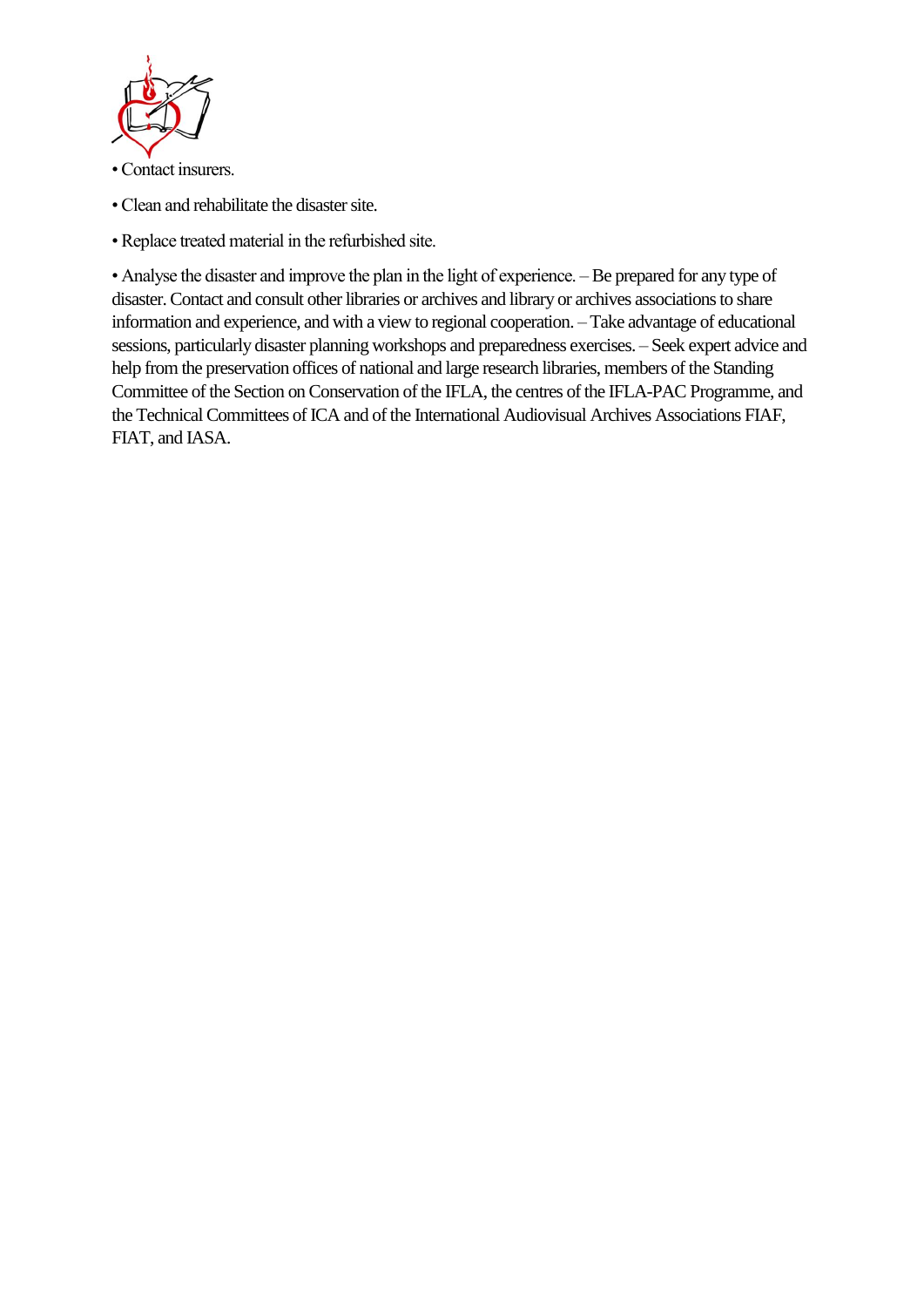

# **Appendix 2**

#### **Guidelines for those tasked with examining the surviving material of a friar:**

Upon the death of a friar, it is important to preserve an essential record of his life, character and contribution to the Order for the archive. The following are guidelines for those tasked with examining the surviving material of the friar.

For Retention:

Correspondence with the Provincial Office (exclude general postings and circulars). Personal correspondence with other friars should be retained. Communications that reveal the character of the friar, any dealings with prominent individuals, or related to the positions he held.

Legal documents should be retained such as birth certificates, driving licence, wills etc.,

Sacramental Records

Financial Records

Lectures, homilies, speeches, instructions

Journals, diaries, notes

Publications, unpublished manuscripts, lectures given and other written material.

Photographs

Computers, external memory devices

Audio/Visual material

Books, clippings, other collections

Special endeavours such as creative works like original music scores, paintings, photography, skilled craftsmanship, media production etc.,

Artefacts & memorabilia.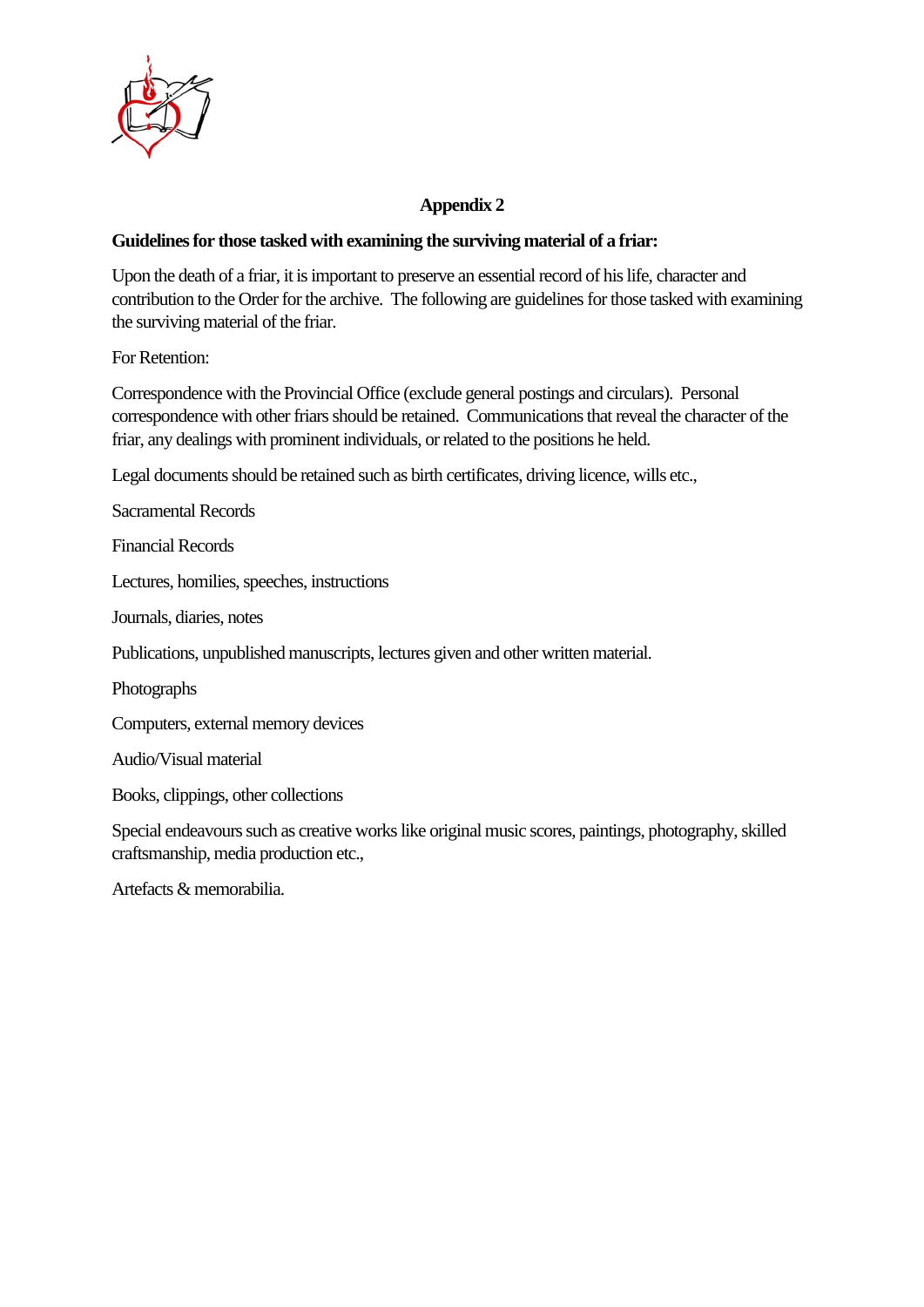

# **Appendix 3**

#### **Guidelines for Preservation:**

#### **General Practice:**

Climate Control: Ideal Storage Conditions are 13 - 24◦ c and 45 – 65% relative humidity. A stable environment is very important with preferably no direct sunlight and proper air flow.

Storage: Archives will be stored in Acid Free, archival quality folders and archive boxes.

Infestation: To avoid infestation of insects, rodents or mould, no food may be consumed in the archives.

Walls: impermeable to moisture and thermally insulated.

Shelving: Powder coated, easily adjustable steel shelving (fire resistant).

Workspaces: Designated space to accommodate large tables for processing and sorting materials.

#### **Textual Records:**

Before placing records in acid-free storage, the following procedures must be followed:-

- Remove all paper clips, pins, staples, string, elastic bands or other harmful items and replace staples/metal clips with plastic paper clips.
- All documents must be stripped of all metal and plastic bindings.
- Unfold and uncurl pages to make certain all the material is neat and flat without changing the original order.
- Identify items that need special care, so that they can be removed later.
- Newsprint replace clippings or carbon copies with a photocopy
- Pages with tape, glue or any substance which may contaminate other pages are replaced with a photocopy.
- Volumes must be stored flat in acid free boxes.
- Fragile documents should be copied and the surrogate produced to preserve originals.

#### **Photographs:**

- Individual photos placed in acid free envelopes and stored in archival boxes
- For exhibitions digital copies of photographs are used.
- Negatives stored separately from prints in acid free envelopes and boxes
- Albums stored in oversized acid free boxes and interleaved with acid free paper to prevent transfer of acids.
- Slides stored in mylar or acid free enclosures.

#### **Audio/Visual Records**

- Film is stored vertically on metal shelving.
- Video Tapes, Audio Cassettes and Vinyl Records are stored vertically in their original containers.